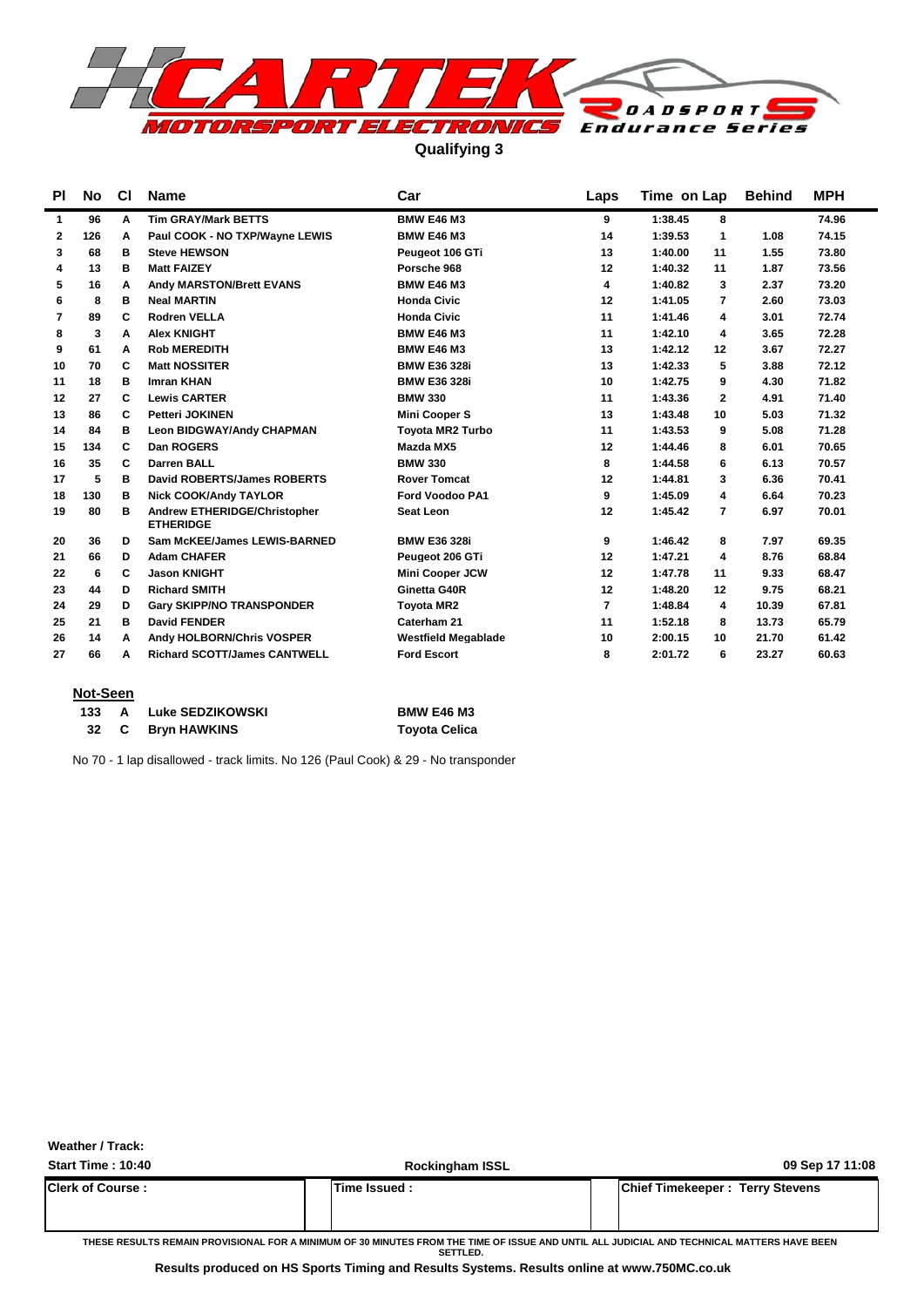## **Cartek Roadsports Series**

## **LAP TIMES - Qualifying 3**

| 3              |                        | <b>Alex KNIGHT</b>                                                                                                                     |                                    |                           |                                             |                          |                                                      |                                    |                                |                           |                            |
|----------------|------------------------|----------------------------------------------------------------------------------------------------------------------------------------|------------------------------------|---------------------------|---------------------------------------------|--------------------------|------------------------------------------------------|------------------------------------|--------------------------------|---------------------------|----------------------------|
|                | Lap<br>11              | $\sim$ 1.<br>$1 \t 1:47.56$<br>1:44.39                                                                                                 | $2^{\circ}$<br>1:45.15             | 3 <sup>1</sup><br>1:42.13 | $\overline{4}$                              | $5 -$                    | 6<br>2:16.24                                         | $\mathbf{7}$                       | 8<br>3:09.34 1:44.37           | $\overline{9}$<br>1:49.22 | 10 <sup>°</sup><br>4:09.10 |
| $5\phantom{1}$ |                        | <b>David ROBERTS</b>                                                                                                                   |                                    |                           |                                             |                          |                                                      |                                    |                                |                           |                            |
|                | Lap<br>$1 \quad$<br>11 | $\blacktriangleleft$<br>1:46.45<br>2:00.51                                                                                             | $\mathbf{2}$<br>1:45.11<br>2:01.32 | $\mathbf{3}$              | $\overline{4}$<br>1:44.81  1:45.39  2:05.75 | 5 <sup>1</sup>           | 6                                                    | $\mathbf{7}$                       | 8<br>3:32.40  1:47.68  1:48.00 | 9<br>1:46.00              | 10 <sup>°</sup><br>1:46.50 |
| 6              |                        | <b>Jason KNIGHT</b>                                                                                                                    |                                    |                           |                                             |                          |                                                      |                                    |                                |                           |                            |
|                | Lap                    | $\sim$ 1                                                                                                                               | $\overline{2}$                     | $\mathbf{3}$              | $\overline{4}$                              |                          | $5 \t\t 6$                                           | $\mathbf{7}$                       | 8                              | 9                         | $-10$                      |
|                | 11                     | 1:47.78                                                                                                                                | 1:53.97<br>1:50.96                 | 1:53.01                   | 1:51.24                                     | 2:09.34                  | 4:08.76                                              | 1:49.48                            | 1:48.41                        | 1:48.87                   | 1:48.29                    |
| 8              |                        | <b>Neal MARTIN</b>                                                                                                                     |                                    |                           |                                             |                          |                                                      |                                    |                                |                           |                            |
|                | Lap<br>11              | $\blacktriangleleft$<br>1 1:51.23<br>1:41.72                                                                                           | $2^{\circ}$<br>1:45.06<br>1:44.08  | 3 <sup>1</sup><br>1:43.94 | 4                                           | 5 <sup>1</sup>           | 6<br>5:25.31                                         | $\mathbf{7}$                       | 8                              | 9<br>1:44.44              | 10<br>1:41.11              |
| 13             |                        | <b>Matt FAIZEY</b>                                                                                                                     |                                    |                           |                                             |                          |                                                      |                                    |                                |                           |                            |
|                | Lap<br>11              | $\sim$ 1<br>1:40.32                                                                                                                    | $2^{\circ}$<br>1:42.87<br>1:42.27  | 3 <sup>1</sup><br>1:43.49 | $\overline{4}$                              |                          | $5 \t\t 6$<br>2:04.54                                | $\mathbf{7}$<br>2:05.60            | 8<br>1:42.23                   | 9<br>1:41.18              | 10<br>1:43.21              |
| 14             |                        | <b>Andy HOLBORN</b>                                                                                                                    |                                    |                           |                                             |                          |                                                      |                                    |                                |                           |                            |
|                | Lap                    | $\sim$ 1.<br>1 2:07.32                                                                                                                 | $\mathbf{2}$<br>2:05.12            | $\mathbf{3}$<br>2:06.88   | $\overline{4}$                              | $5 -$<br>2:02.75 2:56.12 | 6<br>2:08.43                                         | $\mathbf{7}$                       | 8<br>2:04.68 2:02.46           | $9^{\circ}$<br>2:01.87    | 10<br>2:00.15              |
| 16             |                        | <b>Andy MARSTON</b>                                                                                                                    |                                    |                           |                                             |                          |                                                      |                                    |                                |                           |                            |
|                | $1 \quad \Box$         | $Lap$ 1<br>1:46.19                                                                                                                     | $\overline{2}$<br>1:41.08          | $\mathbf{3}$<br>1:40.82   | 4<br>1:45.11                                | 5 <sup>1</sup>           | 6                                                    | $\sim$ $\sim$ $\sim$ $\sim$ $\sim$ | 8                              | $\overline{9}$            | 10 <sup>°</sup>            |
| 18             |                        | <b>Imran KHAN</b>                                                                                                                      |                                    |                           |                                             |                          |                                                      |                                    |                                |                           |                            |
|                |                        | Lap 1 2 3 4 5 6 7 8 9 10<br>1   1:49.27   1:44.52   1:53.15   2:25.26   1:54.25   1:44.71   1:43.38   1:43.09   1:42.75   1:42.86      |                                    |                           |                                             |                          |                                                      |                                    |                                |                           |                            |
| 21             |                        | <b>David FENDER</b>                                                                                                                    |                                    |                           |                                             |                          |                                                      |                                    |                                |                           |                            |
|                |                        | Lap 1 2 3 4 5 6 7 8 9 10<br>1   1:57.22   1:52.83   2:00.69   5:07.48   2:09.58   1:54.46   1:54.52   1:52.18   1:52.80<br>11  1:52.69 |                                    |                           |                                             |                          |                                                      |                                    |                                |                           | 1:56.83                    |
| 27             |                        | <b>Lewis CARTER</b>                                                                                                                    |                                    |                           |                                             |                          |                                                      |                                    |                                |                           |                            |
|                |                        | Lap 1 2 3 4 5 6 7 8 9 10<br>1 2:00.09 1:43.36 1:46.88 1:44.16 2:00.89 4:39.79 1:44.13 1:43.61 1:44.58<br>11 3:08.53                    |                                    |                           |                                             |                          |                                                      |                                    |                                |                           | 1:58.41                    |
| 29             |                        | <b>Gary SKIPP</b>                                                                                                                      |                                    |                           |                                             |                          |                                                      |                                    |                                |                           |                            |
|                |                        | Lap 1 2 3 4 5 6 7 8 9                                                                                                                  |                                    |                           |                                             |                          | 1:50.83  1:51.08  1:48.84  1:57.19  2:42.35  2:05.09 |                                    |                                |                           | $\blacksquare$ 10          |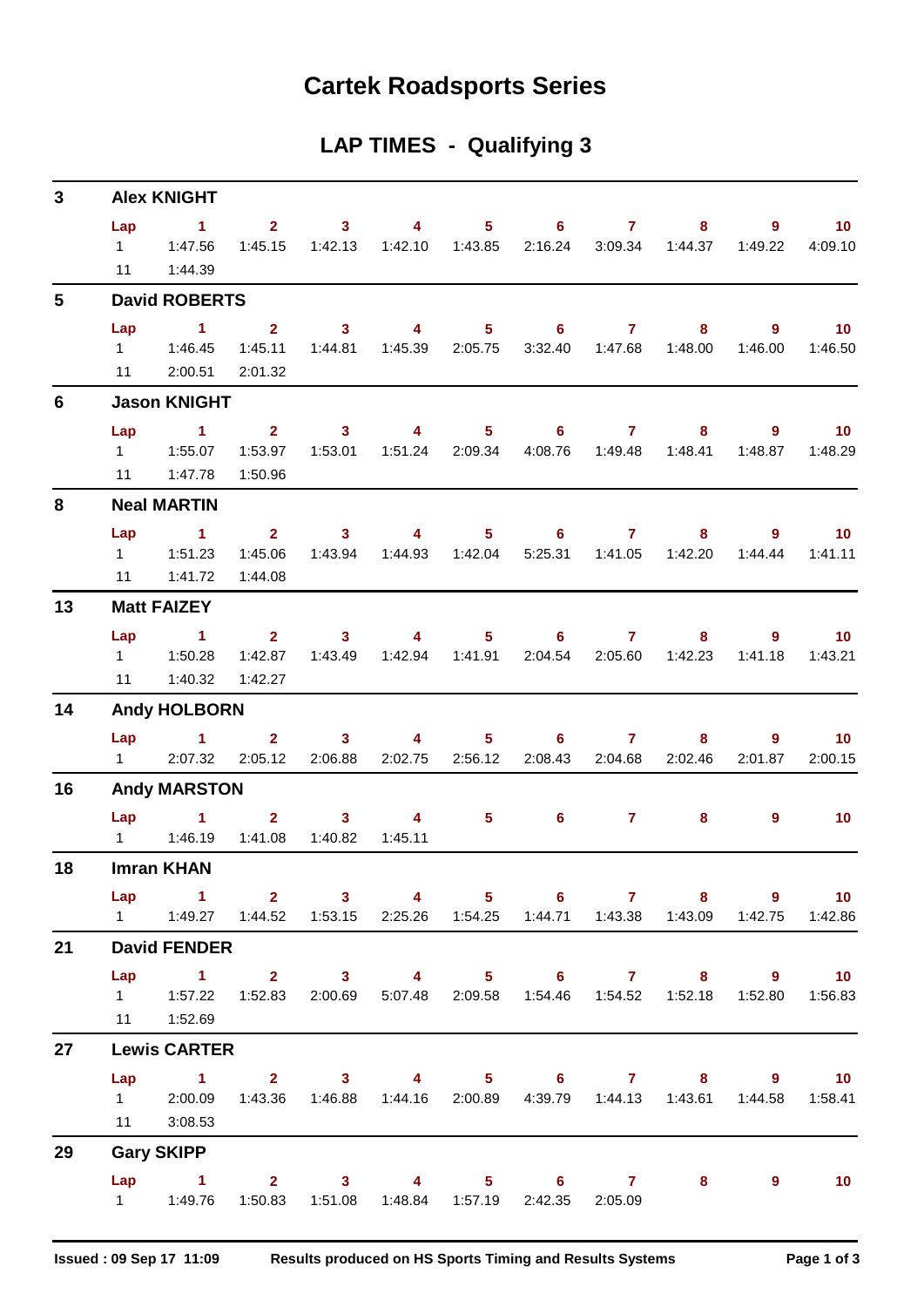| 35 |     | <b>Darren BALL</b>                                                                                                                |              |                |                |                            |                                                                        |              |                           |                            |                 |
|----|-----|-----------------------------------------------------------------------------------------------------------------------------------|--------------|----------------|----------------|----------------------------|------------------------------------------------------------------------|--------------|---------------------------|----------------------------|-----------------|
|    |     | Lap 1 2 3 4 5 6 7 8                                                                                                               |              |                |                |                            |                                                                        |              |                           | $\overline{9}$             | 10 <sup>°</sup> |
|    |     |                                                                                                                                   |              |                |                |                            | 1:56.34  3:49.35  1:45.30  1:44.69  1:44.58  1:45.48  1:52.87          |              |                           |                            |                 |
| 36 |     | <b>Sam McKEE</b>                                                                                                                  |              |                |                |                            |                                                                        |              |                           |                            |                 |
|    |     | Lap 1                                                                                                                             |              |                |                |                            | 2 3 4 5 6 7 8                                                          |              |                           | - 9                        | 10 <sup>°</sup> |
|    |     |                                                                                                                                   |              |                |                |                            | 1:47.31  2:00.80  2:00.48  3:59.19  1:51.40  1:46.93  1:46.42          |              |                           | 1:53.47                    |                 |
| 44 |     | <b>Richard SMITH</b>                                                                                                              |              |                |                |                            |                                                                        |              |                           |                            |                 |
|    | Lap | $\sim$ $\sim$ 1                                                                                                                   |              |                |                |                            | 2 3 4 5 6 7 8 9 10                                                     |              |                           |                            |                 |
|    |     | 1   1:49.74   1:48.36                                                                                                             |              |                |                |                            | 2:01.53  1:49.88  2:08.69  3:15.52  1:49.46  1:50.48  1:48.34  1:48.31 |              |                           |                            |                 |
|    |     | 11  1:48.56  1:48.20                                                                                                              |              |                |                |                            |                                                                        |              |                           |                            |                 |
| 61 |     | <b>Rob MEREDITH</b>                                                                                                               |              |                |                |                            |                                                                        |              |                           |                            |                 |
|    | Lap | 1 2 3 4 5 6 7 8 9 10                                                                                                              |              |                |                |                            |                                                                        |              |                           |                            |                 |
|    |     | 1   1:50.57   1:46.33   1:43.81                                                                                                   |              |                |                |                            | 1:42.86  2:03.35  3:24.71  1:44.28  1:43.24  1:43.30  1:43.86          |              |                           |                            |                 |
|    | 11  |                                                                                                                                   |              | 1:42.75        |                |                            |                                                                        |              |                           |                            |                 |
| 66 |     | <b>Richard SCOTT</b>                                                                                                              |              |                |                |                            |                                                                        |              |                           |                            |                 |
|    |     | Lap 1 2 3 4 5 6 7 8                                                                                                               |              |                |                |                            |                                                                        |              |                           | $\overline{9}$             | $\sim$ 10       |
|    |     | 1 2:03.62 2:19.14 2:15.11 2:03.25 2:01.99 2:01.72 2:08.21 2:01.77                                                                 |              |                |                |                            |                                                                        |              |                           |                            |                 |
| 66 |     | <b>Adam CHAFER</b>                                                                                                                |              |                |                |                            |                                                                        |              |                           |                            |                 |
|    |     | Lap 1 2 3 4 5 6 7 8 9 10                                                                                                          |              |                |                |                            |                                                                        |              |                           |                            |                 |
|    |     | 11.53.15                                                                                                                          | 2:00.49      |                |                |                            | 1:49.17  1:47.21  1:49.91  2:44.11  1:48.17  1:48.14                   |              |                           | 1:48.70                    | 1:48.95         |
|    | 11  | 1:51.90                                                                                                                           | 2:09.82      |                |                |                            |                                                                        |              |                           |                            |                 |
| 68 |     | <b>Steve HEWSON</b>                                                                                                               |              |                |                |                            |                                                                        |              |                           |                            |                 |
|    |     | Lap 1 2 3                                                                                                                         |              |                |                |                            | 4 5 6 7 8                                                              |              |                           | $\overline{\phantom{a}}$ 9 | 10 <sup>°</sup> |
|    |     |                                                                                                                                   |              |                |                |                            |                                                                        |              | 3:41.58  1:56.54  1:41.99 | 1:43.38                    | 1:43.09         |
|    |     | 11   1:40.00   1:42.12                                                                                                            |              | 1:41.74        |                |                            |                                                                        |              |                           |                            |                 |
| 70 |     | <b>Matt NOSSITER</b>                                                                                                              |              |                |                |                            |                                                                        |              |                           |                            |                 |
|    |     | Lap 1                                                                                                                             | $\mathbf{2}$ | 3 <sub>1</sub> | $\overline{4}$ | $\overline{\phantom{1}}$ 5 | 6 <sup>1</sup>                                                         | $\mathbf{7}$ | 8                         | $9^{\circ}$                | 10              |
|    |     | 1   1:49.27   1:45.10   1:44.70   1:44.57   1:42.33   2:14.85   2:08.18   1:42.89   1:42.95   1:42.57                             |              |                |                |                            |                                                                        |              |                           |                            |                 |
|    |     | 11 - 1:44.16 1:43.92                                                                                                              |              |                |                |                            |                                                                        |              |                           |                            |                 |
| 80 |     | <b>Andrew ETHERIDGE</b>                                                                                                           |              |                |                |                            |                                                                        |              |                           |                            |                 |
|    |     | Lap 1 2 3 4 5 6 7 8 9 10                                                                                                          |              |                |                |                            |                                                                        |              |                           |                            |                 |
|    |     | 1   1:49.74   1:50.76   1:47.27   1:48.83   2:04.68   4:30.33   1:45.42   1:46.83   1:47.18   1:49.05                             |              |                |                |                            |                                                                        |              |                           |                            |                 |
|    |     | 11  1:47.26  1:48.51                                                                                                              |              |                |                |                            |                                                                        |              |                           |                            |                 |
| 84 |     | <b>Leon BIDGWAY</b>                                                                                                               |              |                |                |                            |                                                                        |              |                           |                            |                 |
|    |     | Lap 1 2 3 4 5 6 7 8 9 10                                                                                                          |              |                |                |                            |                                                                        |              |                           |                            |                 |
|    |     | 1   1:46.80   1:47.50   1:48.39   2:04.10   5:14.15   1:46.53   1:45.84   1:43.86   1:43.53   1:45.65                             |              |                |                |                            |                                                                        |              |                           |                            |                 |
|    |     | 11  1:43.83                                                                                                                       |              |                |                |                            |                                                                        |              |                           |                            |                 |
| 86 |     | <b>Petteri JOKINEN</b>                                                                                                            |              |                |                |                            |                                                                        |              |                           |                            |                 |
|    |     | Lap 1 2 3 4 5 6 7 8 9 10                                                                                                          |              |                |                |                            |                                                                        |              |                           |                            |                 |
|    |     | 1   1:47.90   1:45.20   1:44.67   1:44.38   1:45.76   2:16.85   3:04.69   1:43.62   1:44.01   1:43.48                             |              |                |                |                            |                                                                        |              |                           |                            |                 |
|    |     | 11  1:47.05  1:44.49  1:45.93                                                                                                     |              |                |                |                            |                                                                        |              |                           |                            |                 |
| 89 |     | <b>Rodren VELLA</b>                                                                                                               |              |                |                |                            |                                                                        |              |                           |                            |                 |
|    |     | Lap 1 2 3 4 5 6 7 8 9 10<br>1   1:43.62   1:42.26   1:42.58   1:41.46   1:53.15   3:57.43   1:46.10   1:43.23   1:42.61   1:46.62 |              |                |                |                            |                                                                        |              |                           |                            |                 |
|    |     | 11  1:49.65                                                                                                                       |              |                |                |                            |                                                                        |              |                           |                            |                 |
|    |     |                                                                                                                                   |              |                |                |                            |                                                                        |              |                           |                            |                 |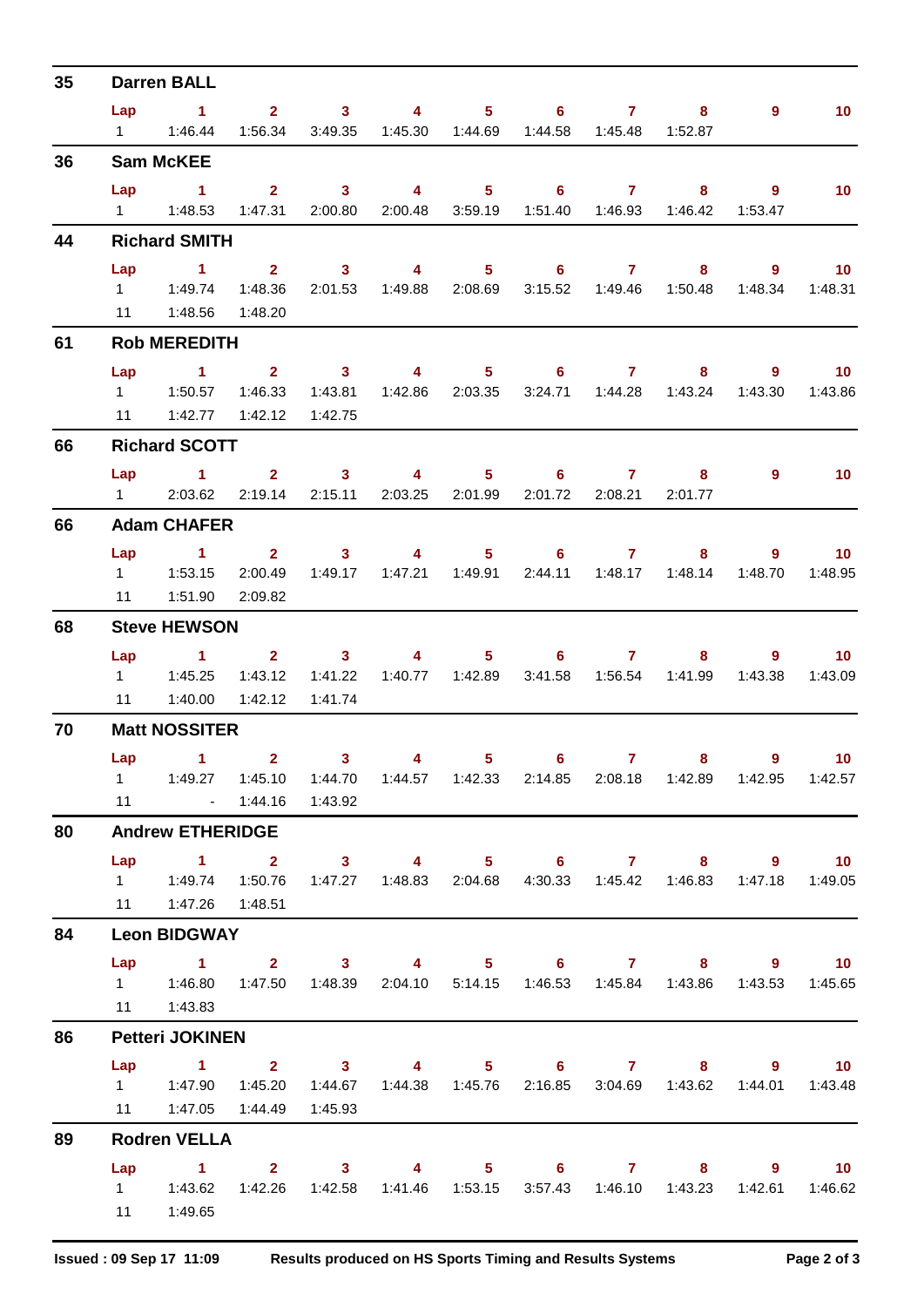| 96  |          | <b>Tim GRAY</b>    |                           |              |              |              |              |              |              |              |         |
|-----|----------|--------------------|---------------------------|--------------|--------------|--------------|--------------|--------------|--------------|--------------|---------|
|     | Lap<br>1 | 1<br>1:42.95       | $\overline{2}$<br>1:45.94 | 3<br>1:41.72 | 4<br>2:58.79 | 5<br>2:10.19 | 6<br>1:39.14 | 7<br>1:39.22 | 8<br>1:38.45 | 9<br>1:38.46 | 10      |
| 126 |          | Paul COOK - NO TXP |                           |              |              |              |              |              |              |              |         |
|     | Lap      |                    | $\mathbf{2}$              | 3            | 4            | $\sqrt{5}$   | 6            | 7            | 8            | 9            | 10      |
|     | 1        | 1:39.53            | 1:40.15                   | 1:40.99      | 1:41.00      | 1:54.21      | 2:19.72      | 2:03.07      | 1:46.10      | 1:42.69      | 1:43.13 |
|     | 11       | 1:43.42            | 1:43.79                   | 1:41.45      | 1:45.02      |              |              |              |              |              |         |
| 130 |          | <b>Nick COOK</b>   |                           |              |              |              |              |              |              |              |         |
|     | Lap      |                    | $\overline{2}$            | 3            | 4            | 5            | 6            |              | 8            | 9            | 10      |
|     | 1.       | 1:47.86            | 1:45.51                   | 1:49.23      | 1:45.09      | 1:55.12      | 3:33.55      | 2:32.62      | 2:33.52      | 4:03.65      |         |
| 134 |          | <b>Dan ROGERS</b>  |                           |              |              |              |              |              |              |              |         |
|     | Lap      |                    | $\mathbf{2}$              | 3            | 4            | 5            | 6            | 7            | 8            | 9            | 10      |
|     | 1        | 1:49.15            | 1:44.70                   | 1:44.64      | 1:45.32      | 1:44.85      | 2:22.56      | 4:26.20      | 1:44.46      | 1:44.76      | 1:44.76 |
|     | 11       | 1:44.84            | 1:44.96                   |              |              |              |              |              |              |              |         |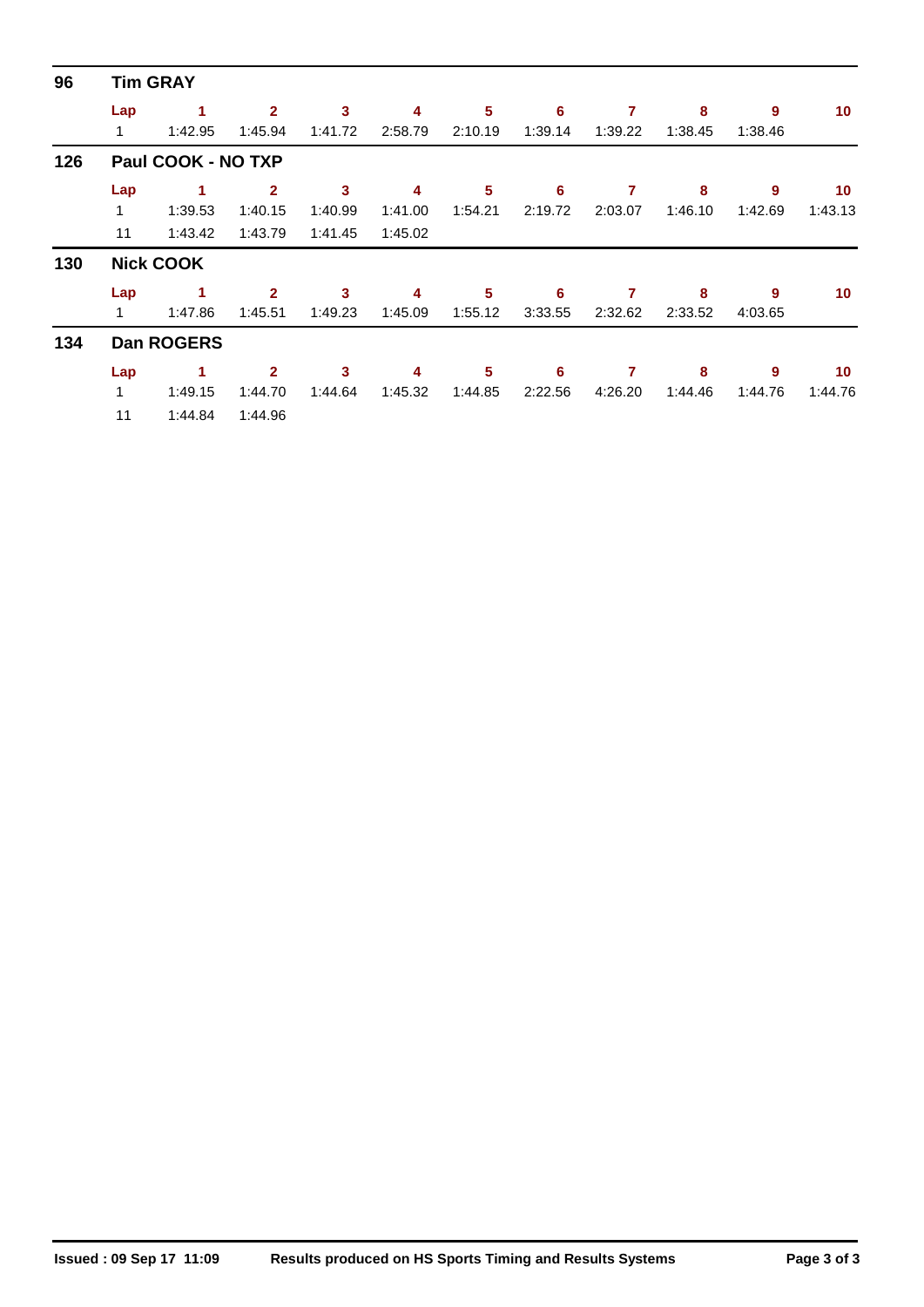### CE GR RA  $\sqrt{ }$

## **Cartek Roadsports Series**

**Race 6**

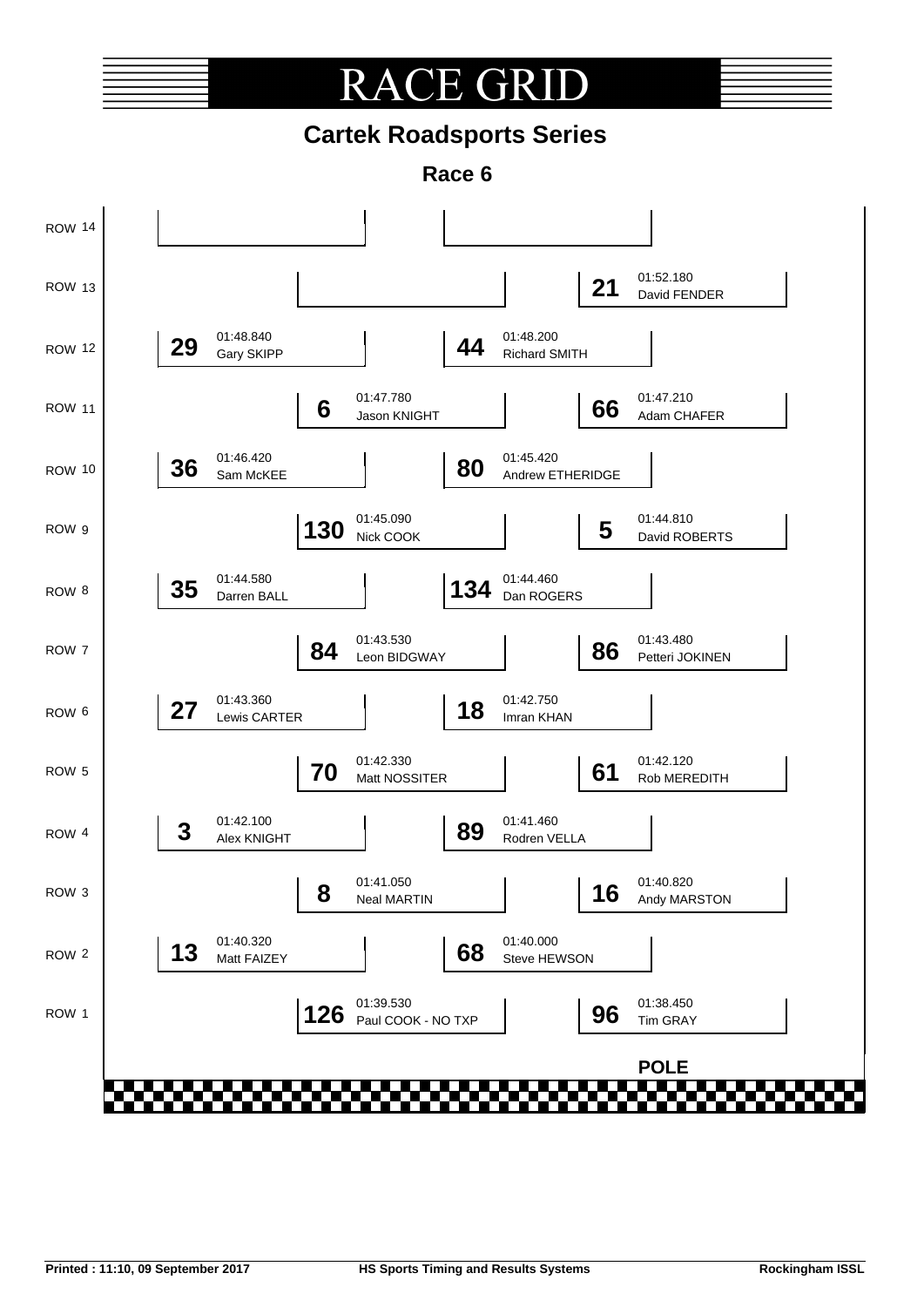

**Provisional Results - Race 6**

| <b>PI</b>    | No                    | <b>CI</b> | <b>Name</b>                                      | Car                     | Laps         | Time     | Behind MPH |       | Best Lap on MPH |              |       |  |
|--------------|-----------------------|-----------|--------------------------------------------------|-------------------------|--------------|----------|------------|-------|-----------------|--------------|-------|--|
| $\mathbf{1}$ | 68                    | в         | <b>Steve HEWSON</b>                              | Peugeot 106 GTi         | 21           | 46:58.84 |            | 54.98 | 1:43.26         | 3            | 71.47 |  |
| 2            | 86                    | C         | <b>Petteri JOKINEN</b>                           | <b>Mini Cooper S</b>    | 21           | 47:22.07 | 23.23      | 54.53 | 1:47.54         | 3            | 68.63 |  |
| 3            | 13                    | B         | <b>Matt FAIZEY</b>                               | Porsche 968             | 21           | 47:22.53 | 23.69      | 54.52 | 1:43.52         | 2            | 71.29 |  |
| 4            | 18                    | в         | <b>Imran KHAN</b>                                | <b>BMW E36 328i</b>     | 21           | 47:44.70 | 45.86      | 54.10 | 1:45.47         | 2            | 69.97 |  |
| 5            | 27                    | C         | <b>Lewis CARTER</b>                              | <b>BMW 330</b>          | 21           | 47:52.25 | 53.41      | 53.96 | 1:46.14         | 2            | 69.53 |  |
| 6            | 8                     | в         | <b>Neal MARTIN</b>                               | Honda Civic             | 21           | 47:54.30 | 55.46      | 53.92 | 1:44.42         | 2            | 70.68 |  |
| 7            | 126                   | A         | Paul COOK/Wayne LEWIS                            | <b>BMW E46 M3</b>       | 21           | 47:57.47 | 58.63      | 53.86 | 1:40.76         | 3            | 73.24 |  |
| 8            | 66                    | D         | <b>Adam CHAFER</b>                               | Peugeot 206 GTi         | 21           | 48:32.18 | 1:33.34    | 53.22 | 1:50.06         | $\mathbf{2}$ | 67.05 |  |
| 9            | 130                   | в         | <b>Nick COOK/Andy TAYLOR</b>                     | <b>Ford Voodoo PA1</b>  | 21           | 48:34.40 | 1:35.56    | 53.18 | 1:44.69         | $\mathbf{2}$ | 70.49 |  |
| 10           | 70                    | C         | <b>Matt NOSSITER</b>                             | <b>BMW E36 328i</b>     | 21           | 48:42.27 | 1:43.43    | 53.03 | 1:45.12         | $\mathbf{2}$ | 70.21 |  |
| 11           | 61                    | A         | <b>Rob MEREDITH</b>                              | <b>BMW E46 M3</b>       | 21           | 49:09.49 | 2:10.65    | 52.54 | 1:43.42         | $\mathbf{2}$ | 71.36 |  |
| 12           | 36                    | D         | <b>Sam McKEE/James LEWIS-BARNED</b>              | <b>BMW E36 328i</b>     | 20           | 47:24.21 | 1 Lap      | 51.89 | 1:50.80         | 3            | 66.61 |  |
| 13           | 29                    | D         | <b>Gary SKIPP</b>                                | <b>Toyota MR2</b>       | 20           | 47:26.47 | 1 Lap      | 51.85 | 1:54.28         | 3            | 64.58 |  |
| 14           | 5                     | в         | <b>David ROBERTS/James ROBERTS</b>               | <b>Rover Tomcat</b>     | 20           | 47:35.25 | 1 Lap      | 51.69 | 1:45.49         | $\mathbf{2}$ | 69.96 |  |
| 15           | 44                    | D         | <b>Richard SMITH</b>                             | Ginetta G40R            | 20           | 48:06.22 | 1 Lap      | 51.14 | 1:51.07         | $\mathbf{2}$ | 66.44 |  |
| 16           | 96                    | A         | <b>Tim GRAY/Mark BETTS</b>                       | <b>BMW E46 M3</b>       | 20           | 48:34.48 | 1 Lap      | 50.64 | 1:39.80         | 3            | 73.95 |  |
| 17           | 89                    | C         | <b>Rodren VELLA</b>                              | <b>Honda Civic</b>      | 20           | 48:57.26 | 1 Lap      | 50.25 | 1:45.14         | 3            | 70.19 |  |
| 18           | 21                    | B         | <b>David FENDER</b>                              | Caterham 21             | 19           | 47:29.67 | 2 Laps     | 49.21 | 1:53.89         | $\mathbf{2}$ | 64.80 |  |
| 19           | 84                    | B         | <b>Leon BIDGWAY/Andy CHAPMAN</b>                 | <b>Toyota MR2 Turbo</b> | 19           | 47:34.92 | 2 Laps     | 49.12 | 1:53.15         | 1            | 65.22 |  |
| 20           | 6                     | C         | <b>Jason KNIGHT</b>                              | Mini Cooper JCW         | 19           | 47:57.66 | 2 Laps     | 48.73 | 1:53.60         | 2            | 64.96 |  |
| 21           | 80                    | в         | Andrew ETHERIDGE/Christopher<br><b>ETHERIDGE</b> | Seat Leon               | 18           | 48:31.31 | 3 Laps     | 45.63 | 1:48.62         | $\mathbf{2}$ | 67.94 |  |
|              | <b>Not-Classified</b> |           |                                                  |                         |              |          |            |       |                 |              |       |  |
|              | 3                     | A         | <b>Alex KNIGHT</b>                               | <b>BMW E46 M3</b>       | 18           | 41:44.28 | <b>DNF</b> |       | 53.05 1:42.68   | $\mathbf{2}$ | 71.87 |  |
|              | 134                   | C         | Dan ROGERS                                       | <b>Mazda MX5</b>        | 16           | 37:24.10 | <b>DNF</b> |       | 52.62 1:49.09   | 3            | 67.65 |  |
|              | 16                    | A         | <b>Andy MARSTON/Brett EVANS</b>                  | <b>BMW E46 M3</b>       | 15           | 34:54.44 | <b>DNF</b> |       | 52.85 1:41.07   | 2            | 73.02 |  |
|              | 35                    | C         | <b>Darren BALL</b>                               | <b>BMW 330</b>          | $\mathbf{2}$ | 3:57.39  | <b>DNF</b> |       | 62.18 1:54.14   | 1            | 64.66 |  |
|              | <b>Fastest Lap</b>    |           |                                                  |                         |              |          |            |       |                 |              |       |  |
|              | 96                    | A         | <b>Tim GRAY/Mark BETTS</b>                       | <b>BMW E46 M3</b>       |              |          |            |       | 1:39.80         | 3            | 73.95 |  |
|              | 68                    | в         | <b>Steve HEWSON</b>                              | Peugeot 106 GTi         |              |          |            |       | 1:43.26         | 3            | 71.47 |  |
|              | 70                    | C         | <b>Matt NOSSITER</b>                             | <b>BMW E36 328i</b>     |              |          |            |       | 1:45.12         | 2            | 70.21 |  |
|              | 66                    | D         | <b>Adam CHAFER</b>                               | Peugeot 206 GTi         |              |          |            |       | 1:50.06         | $\mathbf{2}$ | 67.05 |  |
|              |                       |           |                                                  |                         |              |          |            |       |                 |              |       |  |

No 126 - 30 second penalty for stopping outside pit window

**Weather / Track:** Changeable

**Start Time : 16:25 Rockingham ISSL 09 Sep 17 17:16 Clerk of Course : Time Issued : Chief Timekeeper : Terry Stevens**

**THESE RESULTS REMAIN PROVISIONAL FOR A MINIMUM OF 30 MINUTES FROM THE TIME OF ISSUE AND UNTIL ALL JUDICIAL AND TECHNICAL MATTERS HAVE BEEN SETTLED.**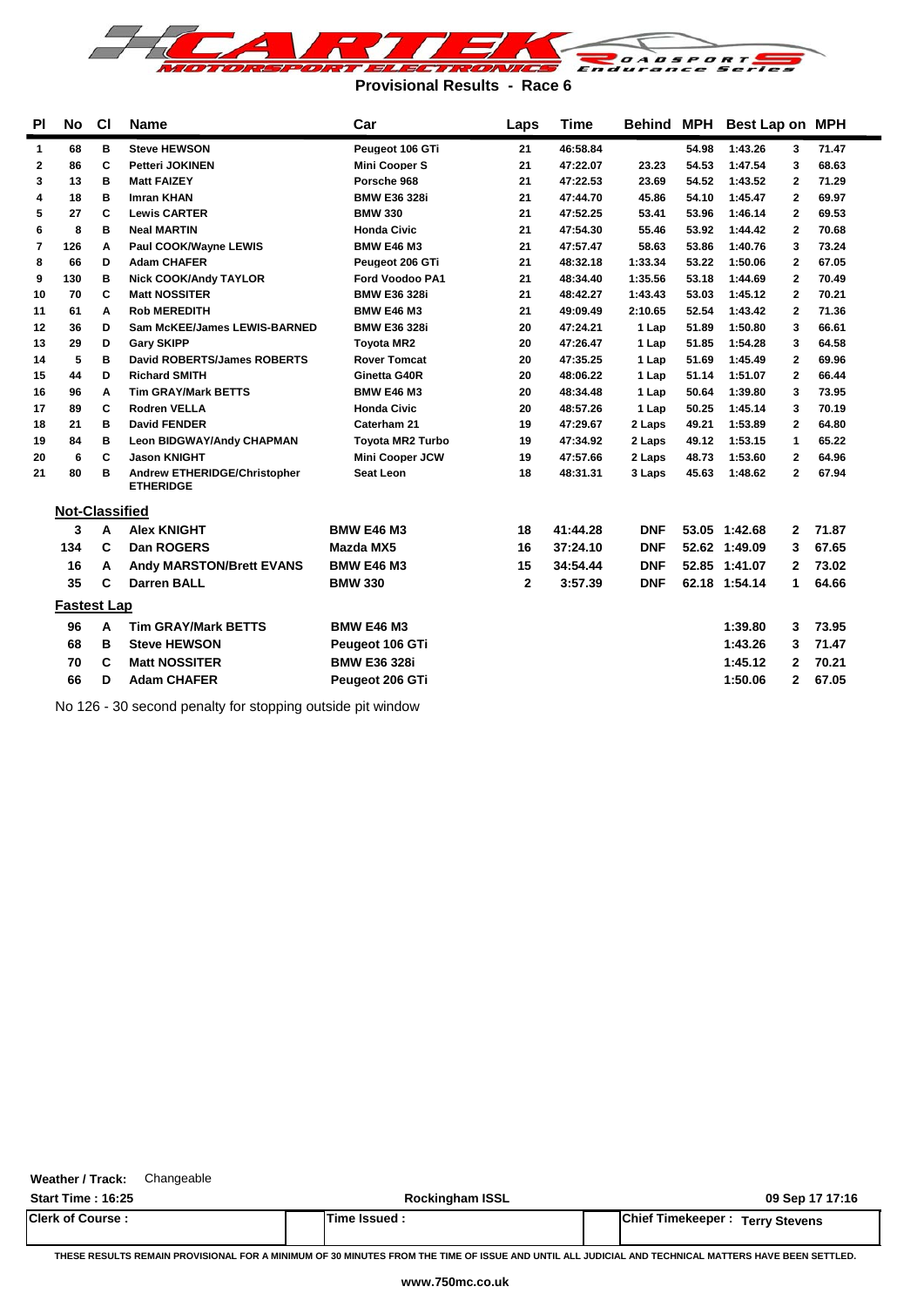# Lap Chart Cartek Roadsports Series - Race 6

|     | Lap 1       |    | Lap2        |    | Lap <sub>3</sub> |     | Lap 4       |    | Lap <sub>5</sub> |    | Lap6         |    | Lap <sub>7</sub> |    | Lap 8          |    | Lap 9           |    | Lap <sub>10</sub> |
|-----|-------------|----|-------------|----|------------------|-----|-------------|----|------------------|----|--------------|----|------------------|----|----------------|----|-----------------|----|-------------------|
| No. | Time        | No | Time        | No | Time             | No. | Time        | No | Time             | No | Time         | No | Time             | No | Time           | No | Time            | No | Time              |
|     | 126 1:46.39 |    | 96 3:27.52  |    | 96 5:07.32       | 96  | 6:59.12     |    | 96 9:54.95       |    | 16 12:43.21  |    | 16 15:22.60      |    | 16 17:55.00    |    | 27 21:07.44     |    | 5 24:10.51        |
|     | 96 1:47.49  |    | 126 3:28.30 |    | 126 5:09.06      | 16  | 7:07.53     | 16 | 9:56.06          |    | 68 12:44.98  |    | 68 15:24.78      |    | 6 18:04.86 *1  |    | 84 21:10.93 *2  |    | 36 24:12.05       |
|     | 68 1:50.44  |    | 16 3:31.64  | 16 | 5:13.63          | 68  | 7:09.70     | 68 | 9:57.33          |    | 13 12:45.92  |    | 13 15:28.35      |    | 27 18:06.92    |    | 130 21:11.40    |    | 89 24:12.39 *1    |
|     | 16 1:50.57  |    | 68 3:34.12  |    | 68 5:17.38       | 13  | 7:12.85     |    | 13 9:58.45       |    | 3 12:47.92   |    | 3 15:31.04       |    | 61 18:07.20    |    | 6 $21:12.36$ *1 |    | 126 24:13.46      |
|     | 13 1:51.64  |    | 13 3:35.16  | 13 | 5:19.02          | 126 | 7:17.49     | 3  | 9:59.83          |    | 61 12:52.74  |    | 61 15:34.63      |    | 130 18:10.30   | 5. | 21:13.26        |    | 3 24:14.66        |
|     | 3 1:53.41   | 3. | 3:36.09     | 3  | 5:21.41          | 3   | 7:18.27     |    | 61 10:02.86      |    | 8 12:53.74   |    | 18 15:36.71      |    | 5 18:11.25     |    | 36 21:14.40     |    | 13 24:15.92       |
|     | 89 1:53.93  | 61 | 3:37.83     | 61 | 5:21.86          | 61  | 7:21.64     |    | 8 10:03.88       |    | 18 12:55.10  |    | 8 15:36.86       |    | 18 18:12.03    |    | 89 21:15.22 *1  |    | 68 24:16.34       |
|     | 61 1:54.41  |    | 89 3:39.23  | 89 | 5:24.37          | 89  | 7:24.56     |    | 18 10:05.47      |    | 27 12:55.77  |    | 27 15:37.93      |    | 36 18:14.10    |    | 126 21:16.87    |    | 8 24:17.96        |
|     | 18 1:54.83  |    | 18 3:40.30  | 8  | 5:25.57          | 8   | 7:25.67     |    | 89 10:06.53      |    | 70 12:58.45  |    | 130 15:41.53     |    | 89 18:15.44 *1 |    | 29 21:17.38     |    | 96 24:19.71       |
|     | 27 1:56.14  | 8  | 3:40.72     | 18 | 5:27.31          | 18  | 7:29.44     |    | 27 10:07.05      |    | 130 13:00.90 |    | 5 15:42.27       |    | 66 18:16.24    |    | 3 21:21.48      |    | 61 24:22.96       |
|     | 8 1:56.30   |    | 27 3:42.28  | 27 | 5:28.68          | 27  | 7:30.65     |    | 70 10:09.14      |    | 5 13:01.87   |    | 70 15:42.73      |    | 29 18:33.55    |    | 13 21:23.82     |    | 70 24:23.39       |
|     | 70 1:57.51  |    | 70 3:42.63  | 70 | 5:29.33          | 70  | 7:32.67     |    | 130 10:11.36     |    | 86 13:02.65  |    | 86 15:43.53      |    | 126 18:47.81   |    | 68 21:24.77     |    | 134 24:23.83      |
|     | 84 1:58.73  |    | 130 3:43.87 |    | 130 5:29.87      |     | 130 7:34.58 |    | 5 10:12.83       |    | 134 13:04.27 |    | 66 15:45.14      |    | 44 18:50.31    | 8  | 21:29.47        |    | 16 24:25.24       |
|     | 130 1:59.18 |    | 5 3:45.42   | 5. | 5:33.41          | 5.  | 7:36.10     |    | 86 10:13.75      |    | 66 13:05.59  |    | 36 15:47.51      |    | 3 19:06.79     |    | 96 21:35.17     |    | 18 24:26.30       |
|     | 5 1:59.93   |    | 80 3:50.19  | 80 | 5:40.14          | 86  | 7:39.32     |    | 134 10:15.16     |    | 36 13:08.23  |    | 89 15:48.46 *1   |    | 13 19:09.23    |    | 61 21:51.01     |    | 66 24:27.41       |
|     | 35 2:00.25  |    | 134 3:51.16 |    | 134 5:40.25      | 134 | 7:44.98     |    | 80 10:25.53      |    | 80 13:17.02  |    | 134 15:48.81     |    | 68 19:09.92    |    | 70 21:52.82     |    | 86 24:27.96       |
|     | 80 2:01.57  |    | 86 3:52.90  | 86 | 5:40.44          | 80  | 7:49.74     |    | 66 10:26.30      |    | 29 13:40.45  |    | 80 16:04.19      |    | 8 19:13.57     |    | 134 21:53.13    |    | 130 24:47.77      |
|     | 134 2:01.99 |    | 66 3:54.81  | 66 | 5:44.98          | 66  | 7:51.18     |    | 36 10:27.93      |    | 44 13:56.17  |    | 29 16:13.05      |    | 96 19:25.08    |    | 16 21:54.06     |    | 44 24:52.69       |
|     | 86 2:02.90  |    | 44 3:54.92  | 44 | 5:48.21          | 44  | 8:01.63     |    | 84 10:42.55      |    | 126 14:01.08 |    | 44 16:22.54      |    | 70 19:28.87    |    | 18 21:56.87     |    | 27 24:53.18       |
|     | 44 2:03.85  |    | 84 3:55.63  | 84 | 5:49.27          | 36  | 8:02.64     |    | 29 10:43.41      |    | 84 14:07.77  |    | 126 16:23.32     |    | 134 19:29.78   |    | 66 21:58.28     |    | 29 25:07.60       |
|     | 66 2:04.75  |    | 35 3:57.39  | 36 | 5.50.51          | 84  | 8:05.40     |    | 44 10:46.06      |    | 6 14:12.67   |    | 21 17:01.75      |    | 21 19:30.54    |    | 86 22:11.67     |    | 21 25:35.22       |
|     | 29 2:05.53  |    | 36 3:59.71  | 29 | 5.54.64          | 29  | 8:12.31     |    | 6 10:55.68       |    | 21 14:35.07  |    | 96 17:02.42      |    | 86 19:53.79    | 44 | 22:32.35        |    | 84 26:18.24 *1    |
|     | 36 2:06.15  |    | 29 4:00.36  | 6. | 5:57.38          | 6   | 8:16.01     |    | 126 11:05.91     |    | 96 14:36.18  |    |                  |    |                | 21 | 23:13.50        |    |                   |
|     | 6 2:07.79   | 6. | 4:01.39     | 21 | 5:59.35          | 21  | 8:45.34     |    | 21 11:40.14      |    |              |    |                  |    |                | 84 | 24:07.97 *1     |    |                   |
|     | 21 2:08.64  |    | 21 4:02.53  |    |                  |     |             |    |                  |    |              |    |                  |    |                |    | 6 24:10.13      |    |                   |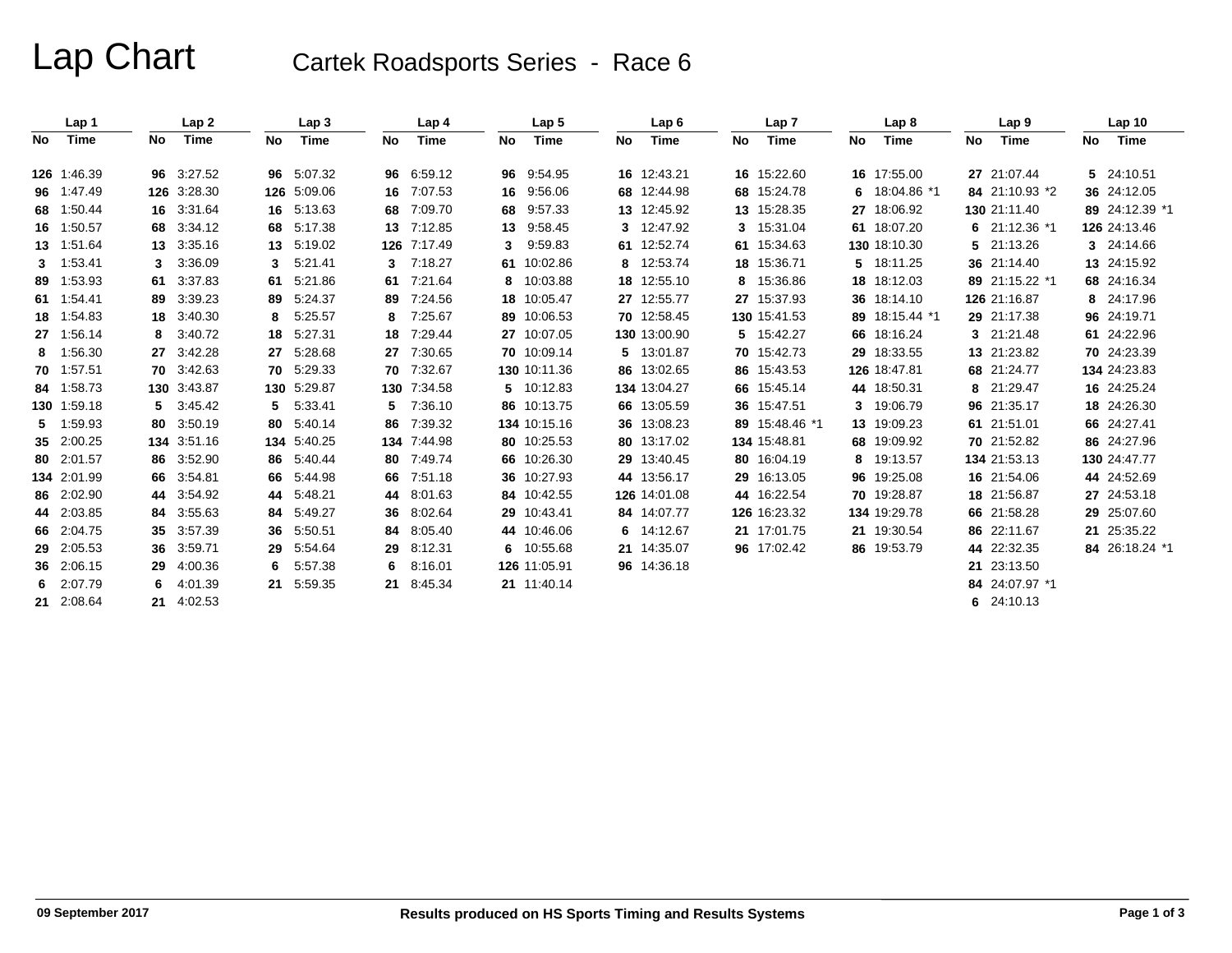## Lap Chart Cartek Roadsports Series - Race 6

|      | Lap <sub>11</sub> |    | Lap <sub>12</sub> |    | Lap <sub>13</sub> |    | Lap 14         |    | Lap <sub>15</sub> |    | Lap <sub>16</sub> |     | Lap <sub>17</sub> |    | Lap 18         |     | Lap 19         |     | Lap20          |
|------|-------------------|----|-------------------|----|-------------------|----|----------------|----|-------------------|----|-------------------|-----|-------------------|----|----------------|-----|----------------|-----|----------------|
| No l | Time              | No | Time              | No | Time              | No | Time           | No | Time              | No | Time              | No. | Time              | No | Time           | No. | Time           | No. | Time           |
|      | 126 26:20.76      |    | 68 28:26.57       |    | 68 30:29.54       |    | 68 32:31.91    |    | 68 34:34.74       |    | 68 36:37.28       |     | 68 38:42.60       |    | 68 40:46.18    |     | 68 42:48.65    |     | 68 44:53.84    |
|      | 5 26:22.44        |    | 126 28:28.04      |    | 126 30:34.63      |    | 126 32:43.37   |    | 96 34:37.10 *1    |    | 36 36:37.34 *1    |     | 44 38:42.74 *1    |    | 36 40:56.89 *1 |     | 29 42:52.93 *1 |     | 21 45:05.41 *2 |
|      | 68 26:23.16       |    | 5 28:30.67        |    | 84 30:37.14 *2    |    | 21 32:45.16 *1 |    | 6 34:44.81 *2     |    | 96 36:51.23 *1    |     | 5 38:46.55 *1     |    | 44 40:58.40 *1 |     | 36 43:04.72 *1 |     | 29 45:06.47 *1 |
|      | 89 26:23.90 *1    |    | 89 28:32.54 *1    |    | 13 30:41.75       |    | 84 32:46.32 *2 |    | 126 34:48.69      |    | 126 36:52.74      |     | 36 38:47.80 *1    |    | 5 41:00.55 *1  |     | 13 43:10.06    |     | 36 45:13.10 *1 |
|      | 3 26:27.40        |    | 3 28:36.11        |    | 3 30:45.20        |    | 13 32:46.60    |    | 13 34:51.26       |    | 13 36:54.83       |     | 13 38:58.93       |    | 13 41:04.79    |     | 86 43:10.85    |     | 13 45:14.48    |
|      | 36 26:28.99       |    | 13 28:36.16       |    | 16 30:45.67       |    | 16 32:50.16    |    | 84 34:54.37 *2    |    | 6 36:57.37 $*2$   |     | 86 39:01.42       |    | 86 41:06.21    |     | 5 43:12.41 *1  |     | 86 45:15.82    |
|      | 13 26:29.40       |    | 80 28:41.43 *3    |    | 86 30:48.13       |    | 86 32:52.33    |    | 16 34:54.44       |    | 86 36:57.96       |     | 126 39:03.34      |    | 126 41:10.34   |     | 126 43:15.67   |     | 126 45:22.22   |
|      | 80 26:31.51 *3    |    | 16 28:42.12       |    | 80 30:51.03 *3    |    | 3 32:53.52     |    | 86 34:54.85       |    | 84 37:02.28 *2    |     | 84 39:11.18 *2    |    | 84 41:17.21 *2 |     | 84 43:23.55 *2 |     | 5 45:24.31 *1  |
|      | 96 26:32.87       |    | 36 28:42.48       |    | 8 30:52.00        |    | 8 32:58.61     |    | 3 35:00.68        |    | 18 37:13.17       |     | 6 $39:12.06*2$    |    | 6 $41:25.39*2$ |     | 44 43:30.74 *1 |     | 84 45:28.99 *2 |
|      | 8 26:33.03        |    | 86 28:43.28       |    | 18 30:52.98       |    | 18 33:00.11    |    | 8 35:03.86        |    | 3 37:18.72        |     | 18 39:19.84       |    | 18 41:26.22    |     | 18 43:32.49    |     | 18 45:38.88    |
|      | 16 26:34.32       |    | 8 28:44.06        |    | 66 30:54.50       |    | 80 33:02.34 *3 |    | 18 35:06.51       |    | 80 37:23.88 *3    |     | 96 39:23.12 *1    |    | 8 41:38.31     | 6.  | 43:36.67 *2    |     | 6 45:47.93 *2  |
|      | 86 26:35.29       |    | 18 28:45.18       |    | 134 30:55.69      |    | 134 33:03.02   |    | 80 35:11.22 *3    |    | 134 37:24.10      |     | 3 39:27.86        |    | 27 41:39.39    | 8   | 43:43.60       |     | 44 45:48.10 *1 |
|      | 134 26:35.39      |    | 66 28:45.82       |    | 70 31:04.90       |    | 66 33:10.50    |    | 134 35:14.25      |    | 8 37:24.37        |     | 8 39:32.38        |    | 96 41:41.78 *1 |     | 27 43:44.76    |     | 27 45:48.86    |
|      | 18 26:36.15       |    | 96 28:46.05       |    | 27 31:11.02       |    | 70 33:14.63    |    | 27 35:19.62       |    | 27 37:29.73       |     | 27 39:35.27       |    | 3 41:44.28     |     | 96 43:58.53 *1 |     | 8 45:49.60     |
|      | 66 26:37.93       |    | 134 28:46.74      |    | 61 31:14.45       |    | 27 33:14.82    |    | 21 35:24.98 *1    |    | 70 37:39.79       |     | 80 39:39.75 *3    |    | 80 41:51.81 *3 |     | 80 44:05.12 *3 |     | 80 46:15.70 *3 |
|      | 6 26:39.83 *1     |    | 70 28:53.29       |    | 130 31:17.84      |    | 130 33:26.15   |    | 70 35:26.98       |    | 21 37:41.40 *1    |     | 70 39:52.04       |    | 70 42:03.50    |     | 70 44:15.21    |     | 96 46:16.05 *1 |
|      | 70 26:41.70       |    | 61 28:59.27       |    | 44 31:47.62       |    | 61 33:29.10    |    | 66 35:32.26       |    | 66 37:42.85       |     | 66 39:55.38       |    | 66 42:04.99    |     | 66 44:15.76    |     | 66 46:24.45    |
|      | 61 26:45.58       |    | 27 29:05.35       |    | 29 31:48.77       |    | 29 33:58.95    |    | 130 35:35.09      |    | 130 37:45.26      |     | 130 39:56.97      |    | 130 42:06.14   |     | 130 44:16.43   |     | 130 46:25.32   |
|      | 27 27:00.07       |    | 130 29:09.63      |    | 5 31:59.56        |    | 44 34:06.37    |    | 61 35:42.57       |    | 61 37:58.21       |     | 61 40:14.47       |    | 61 42:29.27    |     | 61 44:42.65    |     | 70 46:29.97    |
|      | 130 27:00.32      |    | 44 29:30.21       |    | 36 32:17.27       |    | 5 34:17.82     |    | 29 36:09.37       |    | 29 38:24.00       |     | 21 40:17.69 *1    |    | 21 42:42.40 *1 |     | 89 44:49.29 *1 |     | 89 46:53.09 *1 |
|      | 44 27:11.88       |    | 29 29:37.58       |    | 89 32:19.42 *1    |    | 89 34:24.48 *1 |    | 44 36:22.85       |    | 89 38:35.26 *1    |     | 29 40:38.75       |    | 89 42:45.02 *1 |     |                |     | 61 46:56.10    |
|      | 29 27:25.49       |    | 21 30:11.92       |    | 96 32:23.67       |    | 36 34:28.33    |    | 89 36:28.33 *1    |    |                   |     | 89 40:40.82 *1    |    |                |     |                |     |                |
|      | 21 27:55.67       |    | 6 30:17.10 $*1$   |    | 6 $32:31.46*1$    |    |                |    | 5 36:32.21        |    |                   |     |                   |    |                |     |                |     |                |
|      | 84 28:26.10 *1    |    |                   |    |                   |    |                |    |                   |    |                   |     |                   |    |                |     |                |     |                |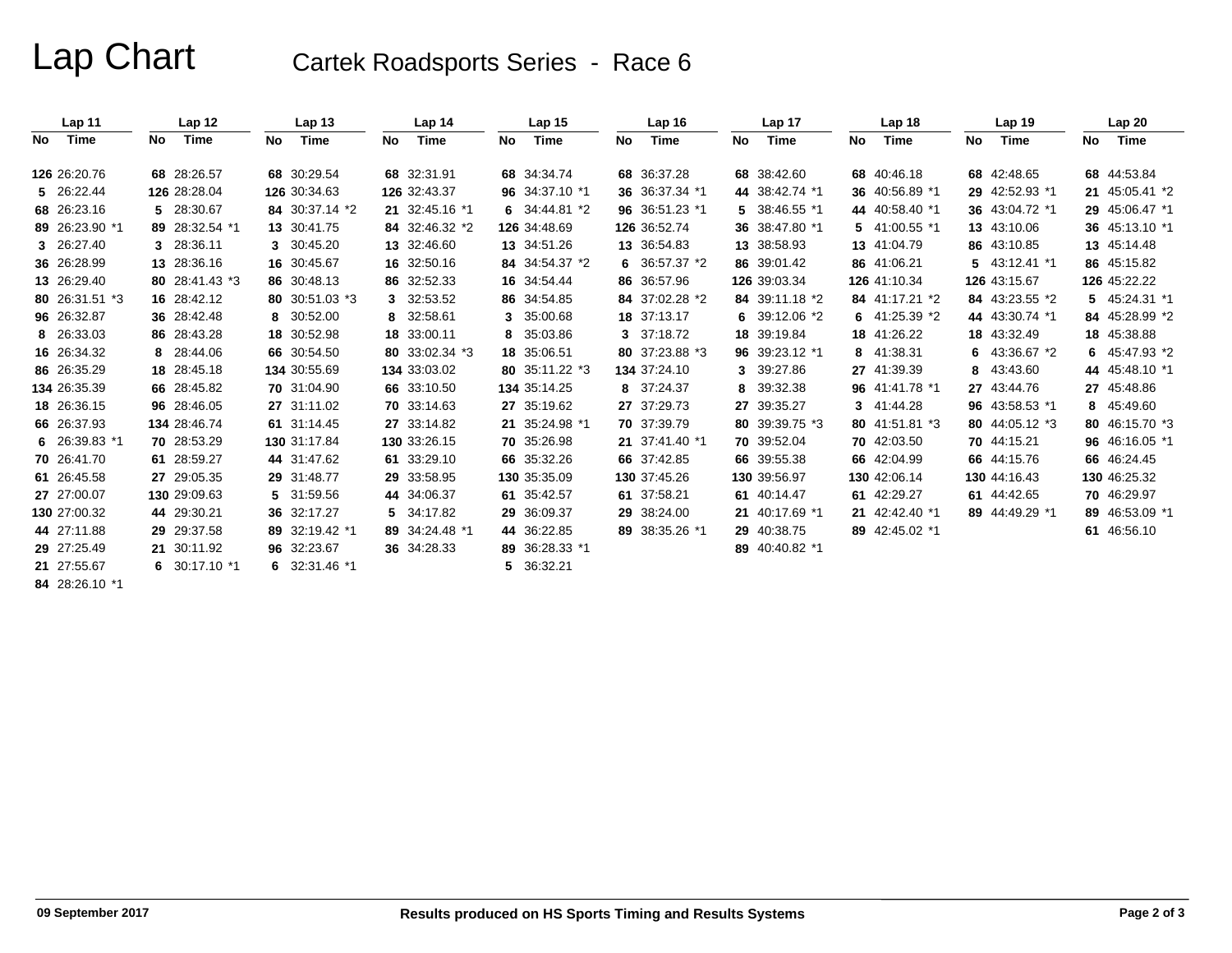# Lap Chart Cartek Roadsports Series - Race 6

|    | Lap 21         |    | Lap22       |    | Lap23       |    | Lap 24      |    | Lap25       |    | Lap26 |    | Lap 27      |    | Lap 28      |    | Lap 29      |    | Lap30       |
|----|----------------|----|-------------|----|-------------|----|-------------|----|-------------|----|-------|----|-------------|----|-------------|----|-------------|----|-------------|
| No | <b>Time</b>    | No | <b>Time</b> | No | <b>Time</b> | No | <b>Time</b> | No | <b>Time</b> | No | Time  | No | <b>Time</b> | No | <b>Time</b> | No | <b>Time</b> | No | <b>Time</b> |
|    |                |    |             |    |             |    |             |    |             |    |       |    |             |    |             |    |             |    |             |
|    | 68 46:58.84    |    |             |    |             |    |             |    |             |    |       |    |             |    |             |    |             |    |             |
|    | 86 47:22.07    |    |             |    |             |    |             |    |             |    |       |    |             |    |             |    |             |    |             |
|    | 13 47:22.53    |    |             |    |             |    |             |    |             |    |       |    |             |    |             |    |             |    |             |
|    | 36 47:24.21 *1 |    |             |    |             |    |             |    |             |    |       |    |             |    |             |    |             |    |             |
|    | 29 47:26.47 *1 |    |             |    |             |    |             |    |             |    |       |    |             |    |             |    |             |    |             |
|    | 21 47:29.67 *2 |    |             |    |             |    |             |    |             |    |       |    |             |    |             |    |             |    |             |
|    | 84 47:34.92 *2 |    |             |    |             |    |             |    |             |    |       |    |             |    |             |    |             |    |             |
|    | 5 47:35.25 *1  |    |             |    |             |    |             |    |             |    |       |    |             |    |             |    |             |    |             |
|    | 18 47:44.70    |    |             |    |             |    |             |    |             |    |       |    |             |    |             |    |             |    |             |
|    | 27 47:52.25    |    |             |    |             |    |             |    |             |    |       |    |             |    |             |    |             |    |             |
|    | 8 47:54.30     |    |             |    |             |    |             |    |             |    |       |    |             |    |             |    |             |    |             |
|    | 126 47:57.47   |    |             |    |             |    |             |    |             |    |       |    |             |    |             |    |             |    |             |
|    | 6 47:57.66 *2  |    |             |    |             |    |             |    |             |    |       |    |             |    |             |    |             |    |             |
|    | 44 48:06.22 *1 |    |             |    |             |    |             |    |             |    |       |    |             |    |             |    |             |    |             |
|    | 80 48:31.31 *3 |    |             |    |             |    |             |    |             |    |       |    |             |    |             |    |             |    |             |
|    | 66 48:32.18    |    |             |    |             |    |             |    |             |    |       |    |             |    |             |    |             |    |             |
|    | 130 48:34.40   |    |             |    |             |    |             |    |             |    |       |    |             |    |             |    |             |    |             |
|    | 96 48:34.48 *1 |    |             |    |             |    |             |    |             |    |       |    |             |    |             |    |             |    |             |
|    | 70 48:42.27    |    |             |    |             |    |             |    |             |    |       |    |             |    |             |    |             |    |             |
|    | 89 48:57.26 *1 |    |             |    |             |    |             |    |             |    |       |    |             |    |             |    |             |    |             |
|    | 61 49:09.49    |    |             |    |             |    |             |    |             |    |       |    |             |    |             |    |             |    |             |
|    |                |    |             |    |             |    |             |    |             |    |       |    |             |    |             |    |             |    |             |
|    |                |    |             |    |             |    |             |    |             |    |       |    |             |    |             |    |             |    |             |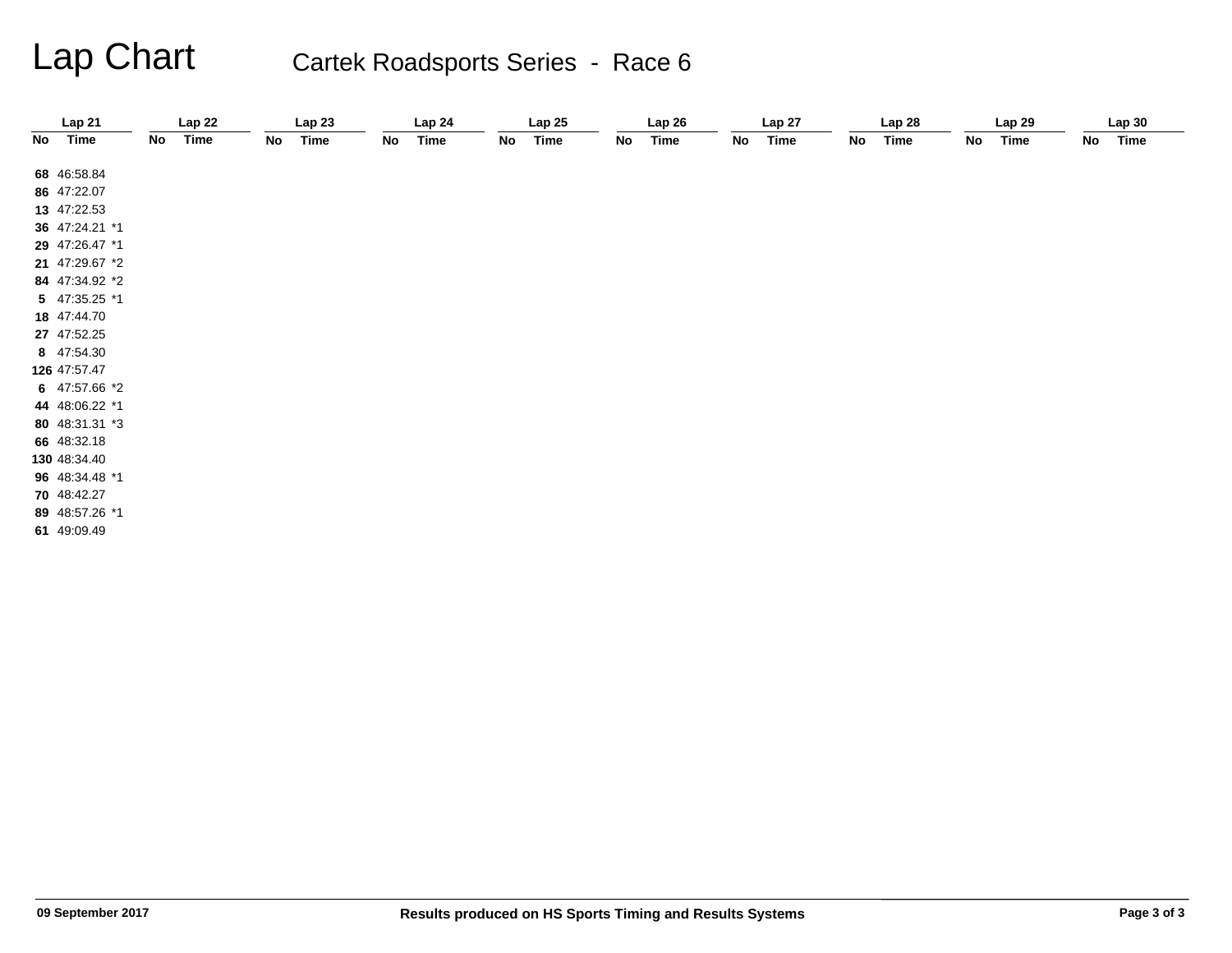## **Cartek Roadsports Series**

### **LAP TIMES - Race 6**

| 3  |           | <b>Alex KNIGHT</b>   |                |                            |                |                            |                            |                |         |                            |                             |
|----|-----------|----------------------|----------------|----------------------------|----------------|----------------------------|----------------------------|----------------|---------|----------------------------|-----------------------------|
|    | Lap       | $\sim$ 1             | 2 <sup>1</sup> | $\overline{\mathbf{3}}$    | 4              | 5 <sub>1</sub>             | 6                          | $\mathbf{7}$   | 8       | 9                          | 10                          |
|    | $1 \quad$ | 1:49.28              | 1:42.68        | 1:45.32                    | 1:56.86        | 2:41.56                    | 2:48.09                    | 2:43.12        | 3:35.75 | 2:14.69                    | 2:53.18                     |
|    | 11        | 2:12.74              | 2:08.71        | 2:09.09                    | 2:08.32        | 2:07.16                    | 2:18.04                    | 2:09.14        | 2:16.42 |                            |                             |
| 5  |           | <b>David ROBERTS</b> |                |                            |                |                            |                            |                |         |                            |                             |
|    | Lap       | $\blacktriangleleft$ | $\mathbf{2}$   | $\mathbf{3}$               | 4              | 5 <sup>5</sup>             | 6                          | $\mathbf{7}$   | 8       | $\overline{9}$             | 10                          |
|    | $1 \quad$ | 1:52.76              | 1:45.49        | 1:47.99                    | 2:02.69        | 2:36.73                    | 2:49.04                    | 2:40.40        | 2:28.98 | 3:02.01                    | 2:57.25                     |
|    | 11        | 2:11.93              | 2:08.23        | 3:28.89                    | 2:18.26        | 2:14.39                    | 2:14.34                    | 2:14.00        | 2:11.86 | 2:11.90                    | 2:10.94                     |
| 6  |           | <b>Jason KNIGHT</b>  |                |                            |                |                            |                            |                |         |                            |                             |
|    | Lap       | $\sim$ 1             | $\mathbf{2}$   | $\overline{\phantom{a}}$ 3 | 4              | 5 <sup>5</sup>             | $\overline{\phantom{0}}$ 6 | $\overline{7}$ | 8       | 9                          | $\blacksquare$ 10           |
|    | $1 \quad$ | 2:00.44              | 1:53.60        | 1:55.99                    | 2:18.63        | 2:39.67                    | 3:16.99                    | 3:52.19        | 3:07.50 | 2:57.77                    | 2:29.70                     |
|    | 11        | 3:37.27              | 2:14.36        | 2:13.35                    | 2:12.56        | 2:14.69                    | 2:13.33                    | 2:11.28        | 2:11.26 | 2:09.73                    |                             |
| 8  |           | <b>Neal MARTIN</b>   |                |                            |                |                            |                            |                |         |                            |                             |
|    | Lap       | $\blacktriangleleft$ | $\mathbf{2}$   | $\mathbf{3}$               | 4              | 5 <sup>5</sup>             | $6\phantom{1}$             | $\overline{7}$ | 8       | $\overline{9}$             | $\blacksquare$ 10           |
|    | $1 \quad$ | 1:52.01              | 1:44.42        | 1:44.85                    | 2:00.10        | 2:38.21                    | 2:49.86                    | 2:43.12        | 3:36.71 | 2:15.90                    | 2:48.49                     |
|    | 11        | 2:15.07              | 2:11.03        | 2:07.94                    | 2:06.61        | 2:05.25                    | 2:20.51                    | 2:08.01        | 2:05.93 | 2:05.29                    | 2:06.00                     |
|    | 21        | 2:04.70              |                |                            |                |                            |                            |                |         |                            |                             |
| 13 |           | <b>Matt FAIZEY</b>   |                |                            |                |                            |                            |                |         |                            |                             |
|    | Lap       | $\sim$ 1             | $\overline{2}$ | 3 <sup>1</sup>             | 4              | 5                          | 6                          | $\mathbf{7}$   | 8       | 9                          | 10                          |
|    | 1         | 1:48.02              | 1:43.52        | 1:43.86                    | 1:53.83        | 2:45.60                    | 2:47.47                    | 2:42.43        | 3:40.88 | 2:14.59                    | 2:52.10                     |
|    | 11        | 2:13.48              | 2:06.76        | 2:05.59                    | 2:04.85        | 2:04.66                    | 2:03.57                    | 2:04.10        | 2:05.86 | 2:05.27                    | 2:04.42                     |
|    | 21        | 2:08.05              |                |                            |                |                            |                            |                |         |                            |                             |
| 16 |           | <b>Andy MARSTON</b>  |                |                            |                |                            |                            |                |         |                            |                             |
|    | Lap       | $\sim$ 1             | $\mathbf{2}$   | $\mathbf{3}$               | 4              | 5 <sup>5</sup>             | 6                          | $\overline{7}$ | 8       | 9                          | 10                          |
|    | $1 \quad$ | 1:46.36              | 1:41.07        | 1:41.99                    | 1:53.90        | 2:48.53                    | 2:47.15                    | 2:39.39        | 2:32.40 | 3:59.06                    | 2:31.18                     |
|    | 11        | 2:09.08              | 2:07.80        | 2:03.55                    | 2:04.49        | 2:04.28                    |                            |                |         |                            |                             |
| 18 |           | <b>Imran KHAN</b>    |                |                            |                |                            |                            |                |         |                            |                             |
|    | Lap       | $\sim$ 1             | $2 \t 3$       |                            | $\overline{4}$ |                            | $5 \t\t 6 \t\t 7$          |                |         | $8$ 9                      | $\overline{10}$             |
|    | $1 \quad$ | 1:49.75              | 1:45.47        | 1:47.01                    | 2:02.13        | 2:36.03                    | 2:49.63                    | 2:41.61        | 2:35.32 | 3:44.84                    | 2:29.43                     |
|    | 11        | 2:09.85              | 2:09.03        | 2:07.80                    | 2:07.13        | 2:06.40                    | 2:06.66                    | 2:06.67        | 2:06.38 | 2:06.27                    | 2:06.39                     |
|    | 21        | 2:05.82              |                |                            |                |                            |                            |                |         |                            |                             |
| 21 |           | <b>David FENDER</b>  |                |                            |                |                            |                            |                |         |                            |                             |
|    | Lap       | $1 \t2 \t3 \t4$      |                |                            |                | $\overline{\phantom{1}}$ 5 |                            | $6$ $7$ $8$    |         | $9 \t 10$                  |                             |
|    |           | 1 2:00.74            | 1:53.89        | 1:56.82                    | 2:45.99        | 2:54.80                    | 2:54.93                    | 2:26.68        | 2:28.79 | 3:42.96                    | 2:21.72                     |
|    |           | 11 2:20.45 2:16.25   |                | 2:33.24                    | 2:39.82        | 2:16.42                    | 2:36.29                    | 2:24.71        | 2:23.01 | 2:24.26                    |                             |
| 27 |           | <b>Lewis CARTER</b>  |                |                            |                |                            |                            |                |         |                            |                             |
|    |           | Lap 1 2              |                |                            | $3 \t 4$       | $\overline{\phantom{0}}$ 5 |                            | $6$ $7$ $8$    |         | $\overline{\phantom{a}}$ 9 | $\overline{\phantom{0}}$ 10 |
|    | $1 \quad$ | 1:51.14              | 1:46.14        | 1:46.40                    | 2:01.97        | 2:36.40                    | 2:48.72                    | 2:42.16        | 2:28.99 | 3:00.52                    | 3:45.74                     |
|    | 11        | 2:06.89              | 2:05.28        | 2:05.67                    | 2:03.80        | 2:04.80                    | 2:10.11                    | 2:05.54        | 2:04.12 | 2:05.37                    | 2:04.10                     |
|    | 21        | 2:03.39              |                |                            |                |                            |                            |                |         |                            |                             |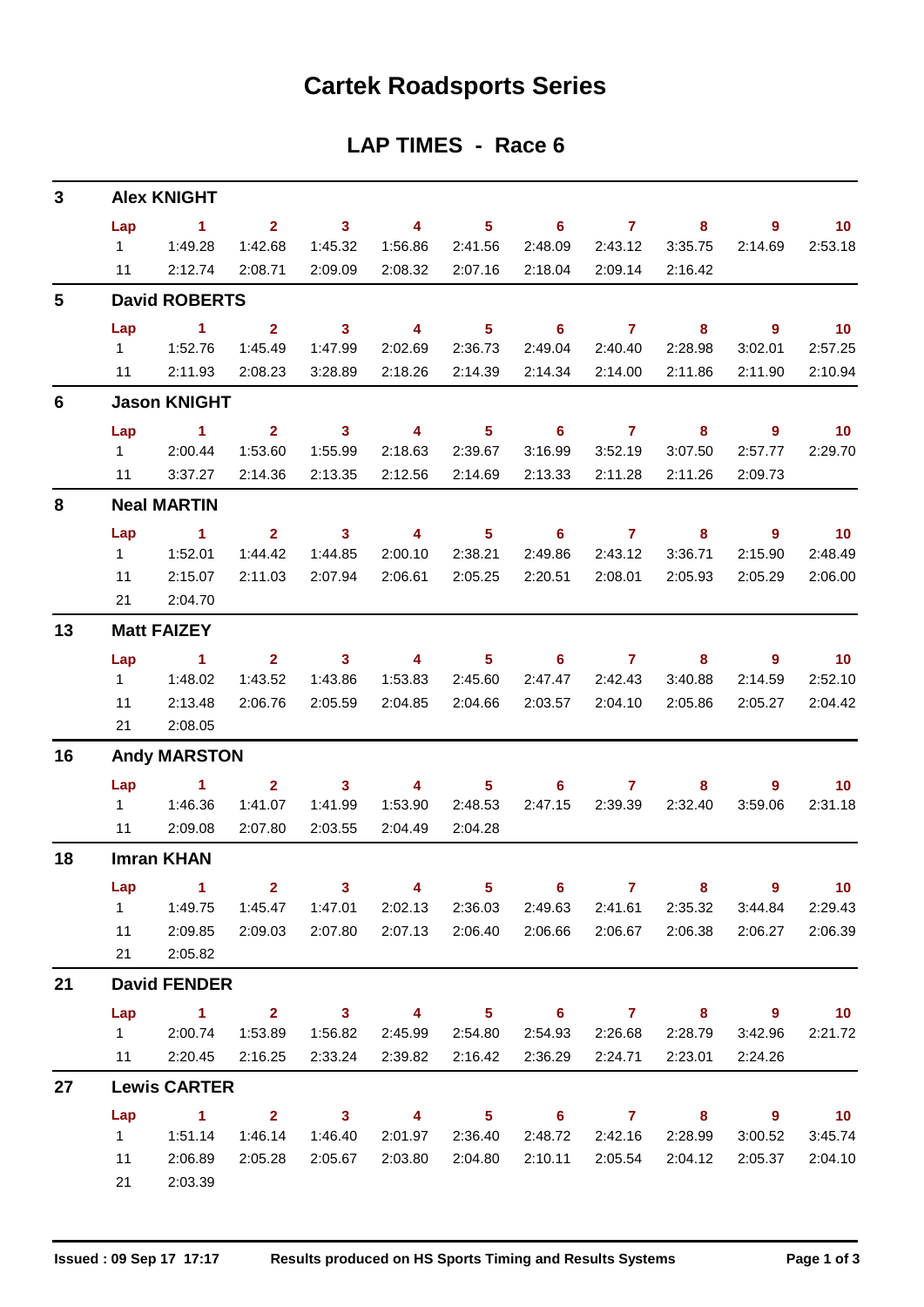| 29 |           | <b>Gary SKIPP</b>                                                                                    |                         |                         |                         |                            |                                   |                 |                            |                            |                             |
|----|-----------|------------------------------------------------------------------------------------------------------|-------------------------|-------------------------|-------------------------|----------------------------|-----------------------------------|-----------------|----------------------------|----------------------------|-----------------------------|
|    | Lap       | $\sim$ 1                                                                                             | $\overline{\mathbf{2}}$ | $\sim$ 3                | $\overline{4}$          | 5 <sub>5</sub>             | $\overline{\phantom{0}}$ 6        | $\overline{7}$  | 8                          | $\overline{9}$             | $\blacksquare$ 10           |
|    | $1 \quad$ | 1:57.85                                                                                              | 1:54.83                 | 1:54.28                 | 2:17.67                 | 2:31.10                    | 2:57.04                           | 2:32.60         | 2:20.50                    | 2:43.83                    | 3:50.22                     |
|    |           | 11 2:17.89                                                                                           | 2:12.09                 | 2:11.19                 |                         | 2:10.18 2:10.42            | 2:14.63                           | 2:14.75         | 2:14.18                    | 2:13.54                    | 2:20.00                     |
| 35 |           | <b>Darren BALL</b>                                                                                   |                         |                         |                         |                            |                                   |                 |                            |                            |                             |
|    | Lap       | $\sim$ 1                                                                                             | $\mathbf{2}$            | $\mathbf{3}$            | 4                       | $5^{\circ}$                | $6^{\circ}$                       | 7 <sup>7</sup>  | 8                          | 9                          | 10                          |
|    |           | 1   1:54.14                                                                                          | 1:57.14                 |                         |                         |                            |                                   |                 |                            |                            |                             |
| 36 |           | <b>Sam McKEE</b>                                                                                     |                         |                         |                         |                            |                                   |                 |                            |                            |                             |
|    | Lap       | $\sim$ $\sim$ 1                                                                                      | $\overline{\mathbf{2}}$ | $\overline{\mathbf{3}}$ | $\overline{\mathbf{4}}$ | $\overline{\phantom{0}}$ 5 | $\overline{\phantom{0}}$ 6        | $\overline{7}$  | $\overline{\phantom{a}}$ 8 | $\overline{\phantom{a}}$   | $\overline{10}$             |
|    |           |                                                                                                      | 1:53.56                 | 1:50.80                 | 2:12.13                 | 2:25.29                    | 2:40.30                           | 2:39.28         | 2:26.59                    | 3:00.30                    | 2:57.65                     |
|    |           | 11 2:16.94                                                                                           | 2:13.49                 | 3:34.79                 | 2:11.06                 | 2:09.01                    | 2:10.46                           | 2:09.09         | 2:07.83                    | 2:08.38                    | 2:11.11                     |
| 44 |           | <b>Richard SMITH</b>                                                                                 |                         |                         |                         |                            |                                   |                 |                            |                            |                             |
|    | Lap       | $\sim$ $\sim$ 1.                                                                                     | $\overline{2}$          | $\overline{\mathbf{3}}$ | $\overline{\mathbf{4}}$ | $\overline{\phantom{0}}$ 5 | $\overline{\phantom{0}}$ 6        | $\overline{7}$  | 8                          | $9^{\circ}$                | $\overline{10}$             |
|    | $1 \quad$ | 1:56.73                                                                                              | 1:51.07                 | 1:53.29                 | 2:13.42                 | 2:44.43                    | 3:10.11                           | 2:26.37         | 2:27.77                    | 3:42.04                    | 2:20.34                     |
|    |           | 11 2:19.19 2:18.33                                                                                   |                         | 2:17.41                 | 2:18.75                 | 2:16.48                    | 2:19.89                           | 2:15.66         | 2:32.34                    | 2:17.36                    | 2:18.12                     |
| 61 |           | <b>Rob MEREDITH</b>                                                                                  |                         |                         |                         |                            |                                   |                 |                            |                            |                             |
|    | Lap       | $\sim$ 1 $\sim$ 2                                                                                    |                         |                         | $3 \t 4$                | $\overline{\phantom{1}}$ 5 |                                   | $6$ $7$ $8$     |                            | - 9                        | $\overline{10}$             |
|    |           |                                                                                                      | 1:43.42                 | 1:44.03                 | 1:59.78                 | 2:41.22                    | 2:49.88                           | 2:41.89         | 2:32.57                    | 3:43.81                    | 2:31.95                     |
|    | 11        | 2:22.62                                                                                              | 2:13.69                 | 2:15.18                 |                         | 2:14.65 2:13.47            | 2:15.64                           | 2:16.26         | 2:14.80                    | 2:13.38                    | 2:13.45                     |
|    | 21        | 2:13.39                                                                                              |                         |                         |                         |                            |                                   |                 |                            |                            |                             |
| 66 |           | <b>Adam CHAFER</b>                                                                                   |                         |                         |                         |                            |                                   |                 |                            |                            |                             |
|    | Lap       | $\sim$ 1                                                                                             | 2 <sup>2</sup>          | $\sim$ 3                | $\overline{4}$          | $5 -$                      | $\overline{6}$ and $\overline{7}$ |                 | 8                          | 9                          | $\overline{\phantom{0}}$ 10 |
|    | $1 \quad$ | 1:57.20                                                                                              | 1:50.06                 | 1:50.17                 | 2:06.20                 | 2:35.12                    | 2:39.29                           | 2:39.55         | 2:31.10                    | 3:42.04                    | 2:29.13                     |
|    | 11<br>21  | 2:10.52<br>2:07.73                                                                                   | 2:07.89                 | 2:08.68                 |                         | 2:16.00 2:21.76            | 2:10.59                           | 2:12.53         | 2:09.61                    | 2:10.77                    | 2:08.69                     |
|    |           |                                                                                                      |                         |                         |                         |                            |                                   |                 |                            |                            |                             |
| 68 |           | <b>Steve HEWSON</b>                                                                                  |                         |                         |                         |                            |                                   |                 |                            |                            |                             |
|    |           | Lap 1<br>1   1:46.88   1:43.68   1:43.26   1:52.32   2:47.63   2:47.65   2:39.80   3:45.14   2:14.85 | $\overline{\mathbf{2}}$ | 3 <sub>1</sub>          | $\overline{\mathbf{4}}$ | 5 <sub>5</sub>             | 6 <sup>1</sup>                    | 7 <sup>7</sup>  | 8                          | $9^{\circ}$                | 10 <sub>1</sub><br>2:51.57  |
|    | 11        | 2:06.82                                                                                              | 2:03.41                 |                         | 2:02.97 2:02.37 2:02.83 |                            |                                   | 2:02.54 2:05.32 | 2:03.58                    | 2:02.47                    | 2:05.19                     |
|    | 21        | 2:05.00                                                                                              |                         |                         |                         |                            |                                   |                 |                            |                            |                             |
| 70 |           | <b>Matt NOSSITER</b>                                                                                 |                         |                         |                         |                            |                                   |                 |                            |                            |                             |
|    | Lap       | $\sim$ 1                                                                                             | $\mathbf{2}$            | $\sim$ 3                | $\sim$ 4 and $\sim$     |                            | $5 \t\t 6 \t\t 7 \t\t 8$          |                 |                            | $\overline{\phantom{a}}$   | $\overline{10}$             |
|    | $1 -$     | 1:52.68                                                                                              | 1:45.12                 | 1:46.70                 |                         | 2:03.34 2:36.47            |                                   | 2:49.31 2:44.28 | 3:46.14                    | 2:23.95                    | 2:30.57                     |
|    | 11        | 2:18.31                                                                                              | 2:11.59                 | 2:11.61                 | 2:09.73                 | 2:12.35                    | 2:12.81                           | 2:12.25         | 2:11.46                    | 2:11.71                    | 2:14.76                     |
|    | 21        | 2:12.30                                                                                              |                         |                         |                         |                            |                                   |                 |                            |                            |                             |
| 80 |           | <b>Andrew ETHERIDGE</b>                                                                              |                         |                         |                         |                            |                                   |                 |                            |                            |                             |
|    |           | Lap $1$ 2                                                                                            |                         |                         | $3 \t 4$                |                            |                                   |                 | 5 6 7 8                    | $\overline{\mathbf{9}}$    | $\overline{\mathbf{10}}$    |
|    | $1 \quad$ | 1:54.44                                                                                              | 1:48.62                 | 1:49.95                 | 2:09.60                 | 2:35.79                    | 2:51.49                           |                 | 2:47.17 10:27.32           | 2:09.92                    | 2:09.60                     |
|    | 11        | 2:11.31                                                                                              | 2:08.88                 | 2:12.66                 | 2:15.87                 | 2:12.06                    | 2:13.31                           | 2:10.58         | 2:15.61                    |                            |                             |
| 84 |           | <b>Leon BIDGWAY</b>                                                                                  |                         |                         |                         |                            |                                   |                 |                            |                            |                             |
|    | Lap       | $\sim$ $-1$                                                                                          |                         | $2 \t 3 \t 4$           |                         | 5 <sub>1</sub>             | $\overline{\phantom{a}}$ 6        | $7 \t 8$        |                            | $\overline{\phantom{a}}$ 9 | 10                          |
|    |           |                                                                                                      | 1:56.90                 | 1:53.64                 | 2:16.13                 | 2:37.15                    | 3:25.22                           | 7:03.16         | 2:57.04                    | 2:10.27                    | 2:07.86                     |
|    | 11        | 2:11.04                                                                                              | 2:09.18                 | 2:08.05                 | 2:07.91                 | 2:08.90                    | 2:06.03                           | 2:06.34         | 2:05.44                    | 2:05.93                    |                             |